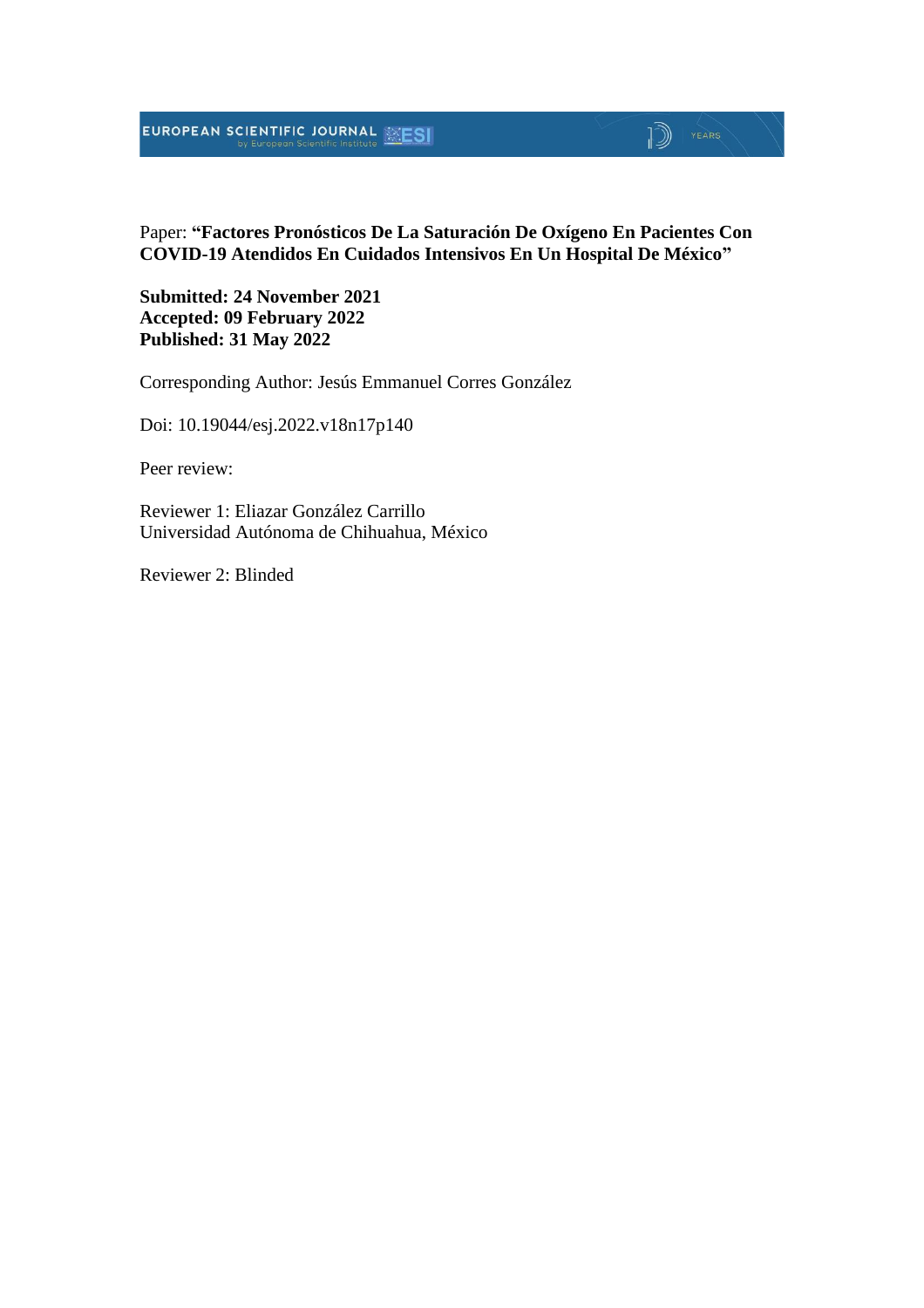# **ESJ** *Manuscript Evaluation Form 2022*

This form is designed to summarize the manuscript peer review that you have completed and to ensure that you have considered all appropriate criteria in your review. Your review should provide a clear statement, to the authors and editors, of the modifications necessary before the paper can be published or the specific reasons for rejection.

Please respond within the appointed time so that we can give the authors timely responses and feedback.

NOTE: ESJ promotes peer review procedure based on scientific validity and technical quality of the paper (not perceived the impact). You are also not required to do proofreading of the paper. It could be recommended as part of the revision.

*ESJ editorial office would like to express its special gratitude for your time and efforts. Our editorial team is a substantial reason that stands ESJ out from the crowd!*

| Date<br>05/06/2022                                                                                                                                | Manuscript                                                                                      | Received: Date Review | 11/06/2022 |                | Report | Submitted: |
|---------------------------------------------------------------------------------------------------------------------------------------------------|-------------------------------------------------------------------------------------------------|-----------------------|------------|----------------|--------|------------|
| Manuscript Title: Factores pronósticos de saturación de oxígeno según gasometría<br>arterial en pacientes COVID-19 atendidos en terapia intensiva |                                                                                                 |                       |            |                |        |            |
|                                                                                                                                                   | ESJ Manuscript Number: 33.05.2022                                                               |                       |            |                |        |            |
|                                                                                                                                                   | You agree your name is revealed to the author of the paper:                                     |                       |            | N <sub>0</sub> |        |            |
| paper: No                                                                                                                                         | You approve, your name as a reviewer of this paper, is available in the "review history" of the |                       |            |                |        |            |

You approve, this review report is available in the "review history" of the paper: Yes

### **Evaluation Criteria:**

**Please give each evaluation item a numeric rating on a 5-point scale, along with a thorough explanation for each point rating.**

| <i><b>Questions</b></i>                                                    | <b>Rating Result</b><br>[Poor] $1-5$<br>[Excellent] |
|----------------------------------------------------------------------------|-----------------------------------------------------|
| 1. The title is clear and it is adequate to the content of the<br>article. |                                                     |
| The title should be:                                                       |                                                     |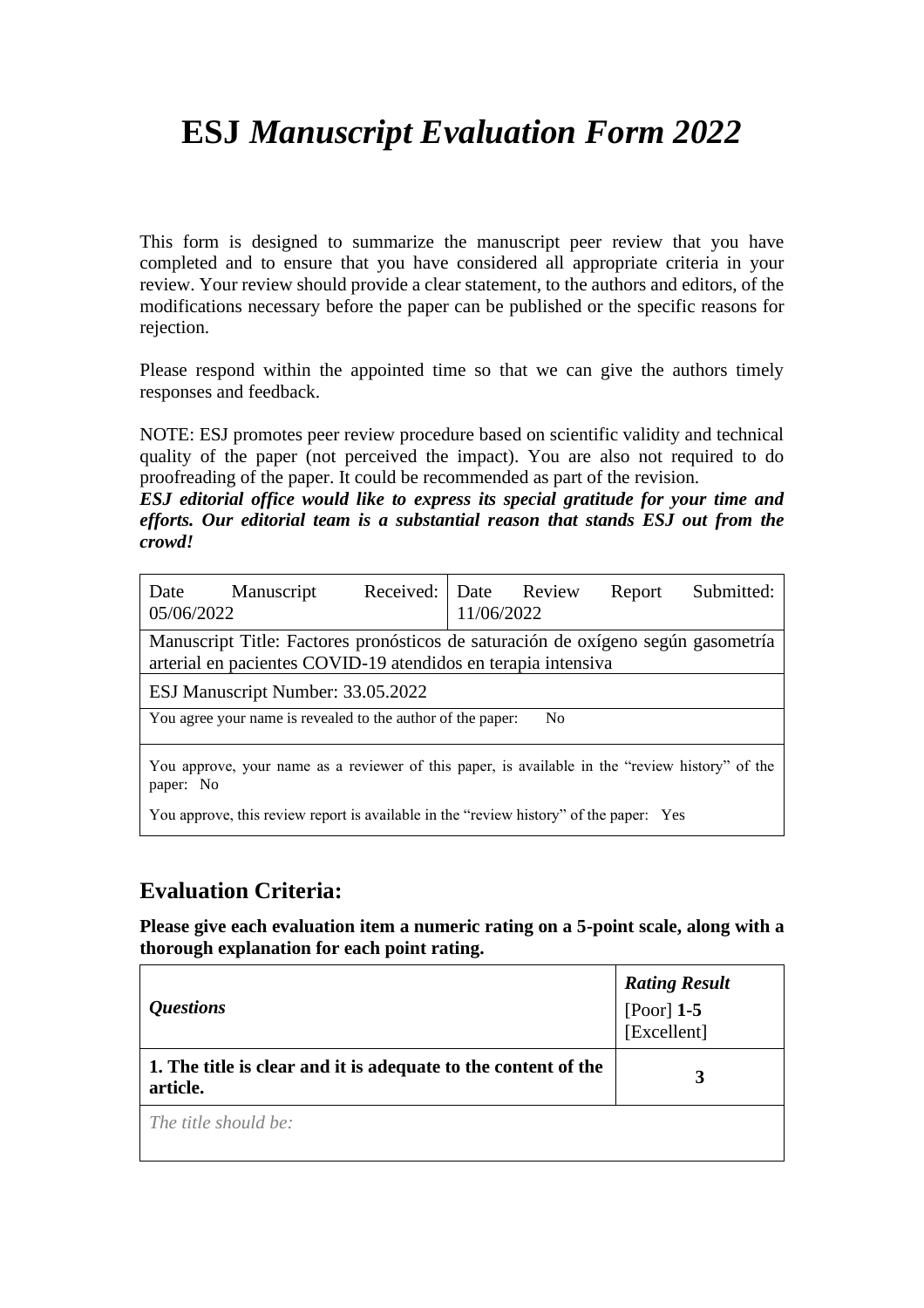| Prognostic factors of oxygen saturation in patients with COVID-19 attended in<br>intensive care in a hospital in Mexico                     |   |
|---------------------------------------------------------------------------------------------------------------------------------------------|---|
| 2. The abstract clearly presents objects, methods and<br>results.                                                                           | 3 |
| The abstract should be clear as to the number of samples studied $(165 \text{ or } 75$ ?).<br>Abbreviations (PaFI?) should not be included. |   |
| 3. There are few grammatical errors and spelling<br>mistakes in this article.                                                               | Δ |
| Correct the few grammatical errors contained in the document                                                                                |   |
| 4. The study methods are explained clearly.                                                                                                 | 3 |
| Clarify whether data from 165 patients were analyzed or a sample size (75?) was<br>calculated.                                              |   |
| 5. The results are clear and do not contain errors.                                                                                         | 3 |
| Include tables summarizing the multiple linear regression model that was<br>performed.                                                      |   |
| 6. The conclusions or summary are accurate and<br>supported by the content.                                                                 | 3 |
| State the limitations of the study in both its internal and external validity.                                                              |   |
| 7. The references are comprehensive and appropriate.                                                                                        | 5 |
| The references are comprehensive and appropriate                                                                                            |   |

## **Overall Recommendation** (mark an X with your recommendation):

| Accepted, no revision needed               |  |
|--------------------------------------------|--|
| Accepted, minor revision needed            |  |
| Return for major revision and resubmission |  |
| Reject                                     |  |

## **Comments and Suggestions to the Author(s):**

### **Comments and Suggestions to the Editors Only:**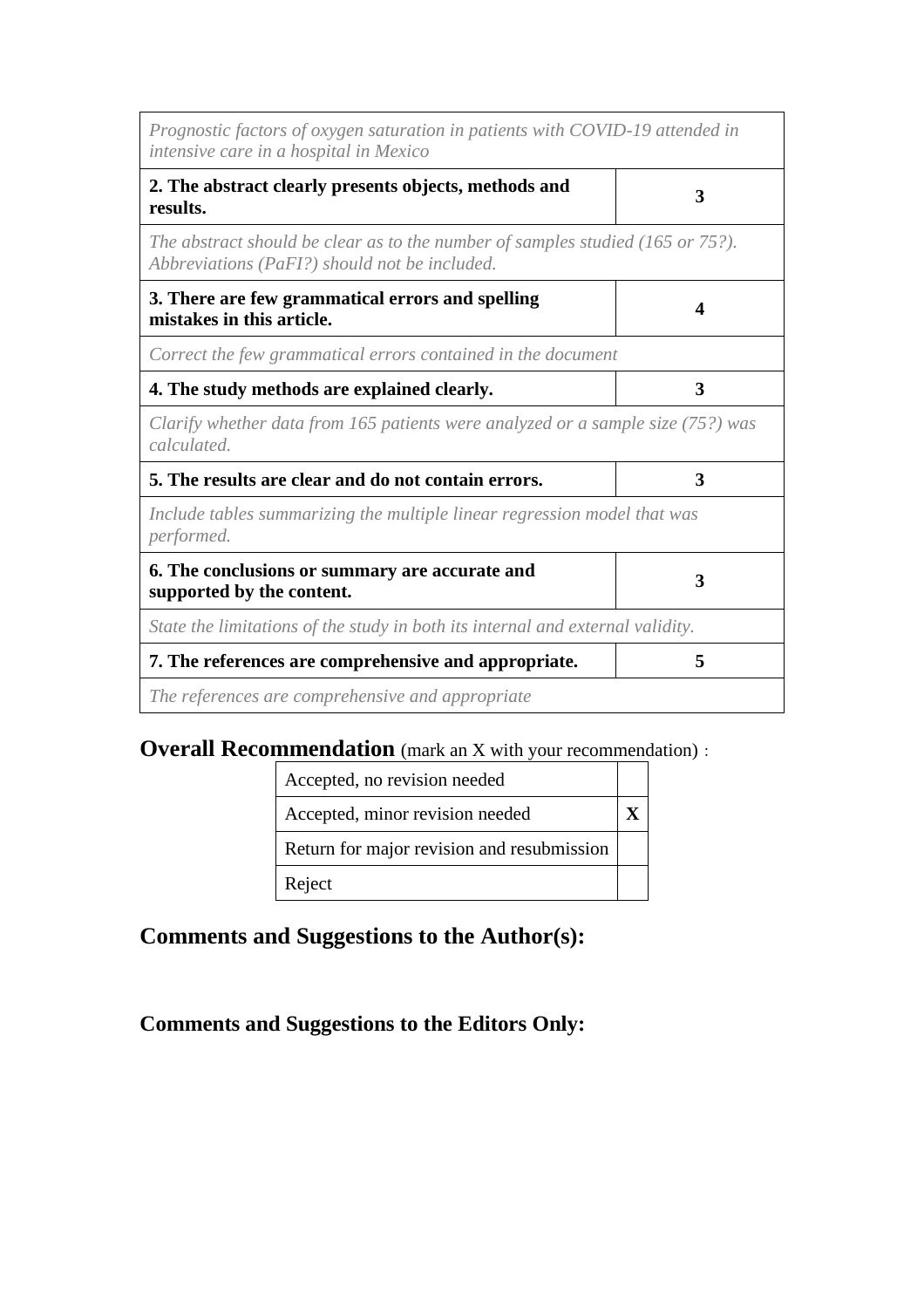# **ESJ** *Manuscript Evaluation Form 2022*

This form is designed to summarize the manuscript peer review that you have completed and to ensure that you have considered all appropriate criteria in your review. Your review should provide a clear statement, to the authors and editors, of the modifications necessary before the paper can be published or the specific reasons for rejection.

Please respond within the appointed time so that we can give the authors timely responses and feedback.

NOTE: ESJ promotes peer review procedure based on scientific validity and technical quality of the paper (not perceived the impact). You are also not required to do proofreading of the paper. It could be recommended as part of the revision.

*ESJ editorial office would like to express its special gratitude for your time and efforts. Our editorial team is a substantial reason that stands ESJ out from the crowd!*

| Date Manuscript Received: 6-05-2022   Date Review Report Submitted: 15-05- | 2022 |  |  |  |  |
|----------------------------------------------------------------------------|------|--|--|--|--|
|----------------------------------------------------------------------------|------|--|--|--|--|

Manuscript Title:

#### **Prognostic factors of oxygen saturation according to arterial blood gases in COVID-19 patients in intensive care.**

#### **ESJ 0533/22**

You agree your name is revealed to the author of the paper: Yes/no

You approve, your name as a reviewer of this paper, is available in the "review history" of the paper: Yes

You approve, this review report is available in the "review history" of the paper: Yes

### **Evaluation Criteria:**

**Please give each evaluation item a numeric rating on a 5-point scale, along with a thorough explanation for each point rating.**

|                                                                            | <b>Rating Result</b>       |  |  |
|----------------------------------------------------------------------------|----------------------------|--|--|
| <i>Questions</i>                                                           | $[Poor]$ 1-5 $[Excellent]$ |  |  |
| 1. The title is clear and it is adequate to the content of<br>the article. |                            |  |  |
| El título es coherente con el contenido del manuscrito                     |                            |  |  |